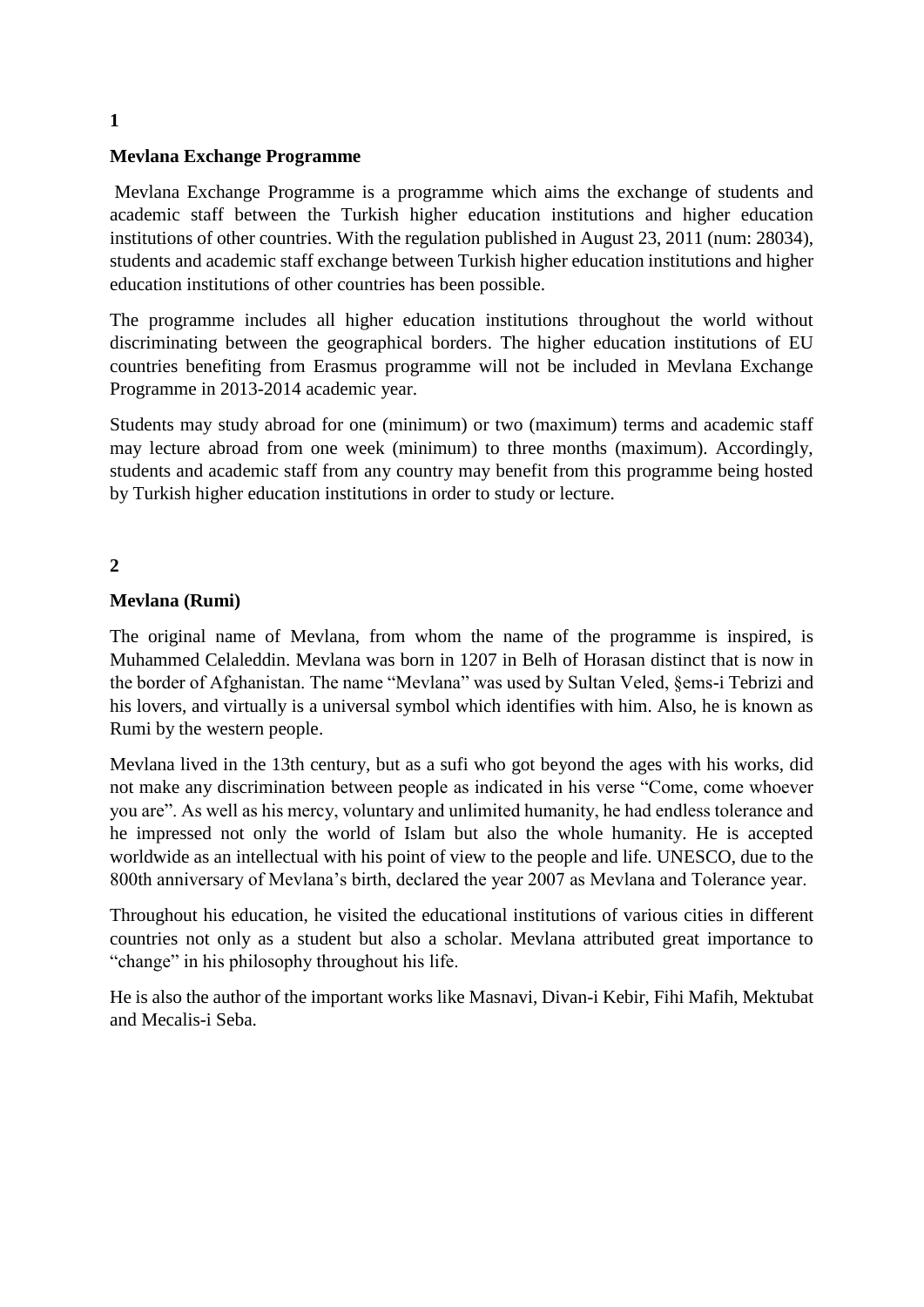# **The Objectives of Mevlana Exchange Programme**

The primary objective of Mevlana Exchange Programme is to exchange students and academic staff between the Turkish higher education institutions and higher education institutions of other countries. Additionally, Mevlana Exchange Programme aims;

- Making Turkey a centre of attraction in higher education area,
- Increasing the academic capacity of Turkish higher education institutions,
- Contributing to the globalization process of higher education,
- Sharing the historical and cultural heritage of Turkey in a global scale, enriching the culture of respect and tolerance to differences by increasing intercultural interaction

## **4**

## **Mevlana Student Mevlana Exchange Programme**

Students,

- are willing to recognize and perceive their regions and the world better,
- are open to change,
- are qualified and self-confident,
- have a strong sense of competition,
- have global knowledge and responsibility.

The students, who benefited from Mevlana Exchange Programme, can also benefit from other ex- change programmes before/after participating in this programme.

The students, who participate in the programme after having the requirements, will be given non-re- fundable scholarship during their study abroad. The students do not pay any tuition fee to the host institutions during their exchange period.

### **5**

### **Its Difference From Other Exchange Programmes**

The current international and regional exchange programmes executed by some countries and regional organizations have limited contribution to the "globalization of higher education" approach of Turkish Higher Education Council. Students who apply to Mevlana Exchange Programme, a significant means of global higher education vision, will have the opportunity to study at a university they desire in any part of the world.

Additionally, all academic staff who work in a national or foreign higher education institution, on condition that the higher education institutions signed a bilateral Mevlana Exchange Protocol, may benefit from Mevlana Exchange Programme. This mobility includes educational activities to be performed in host institution.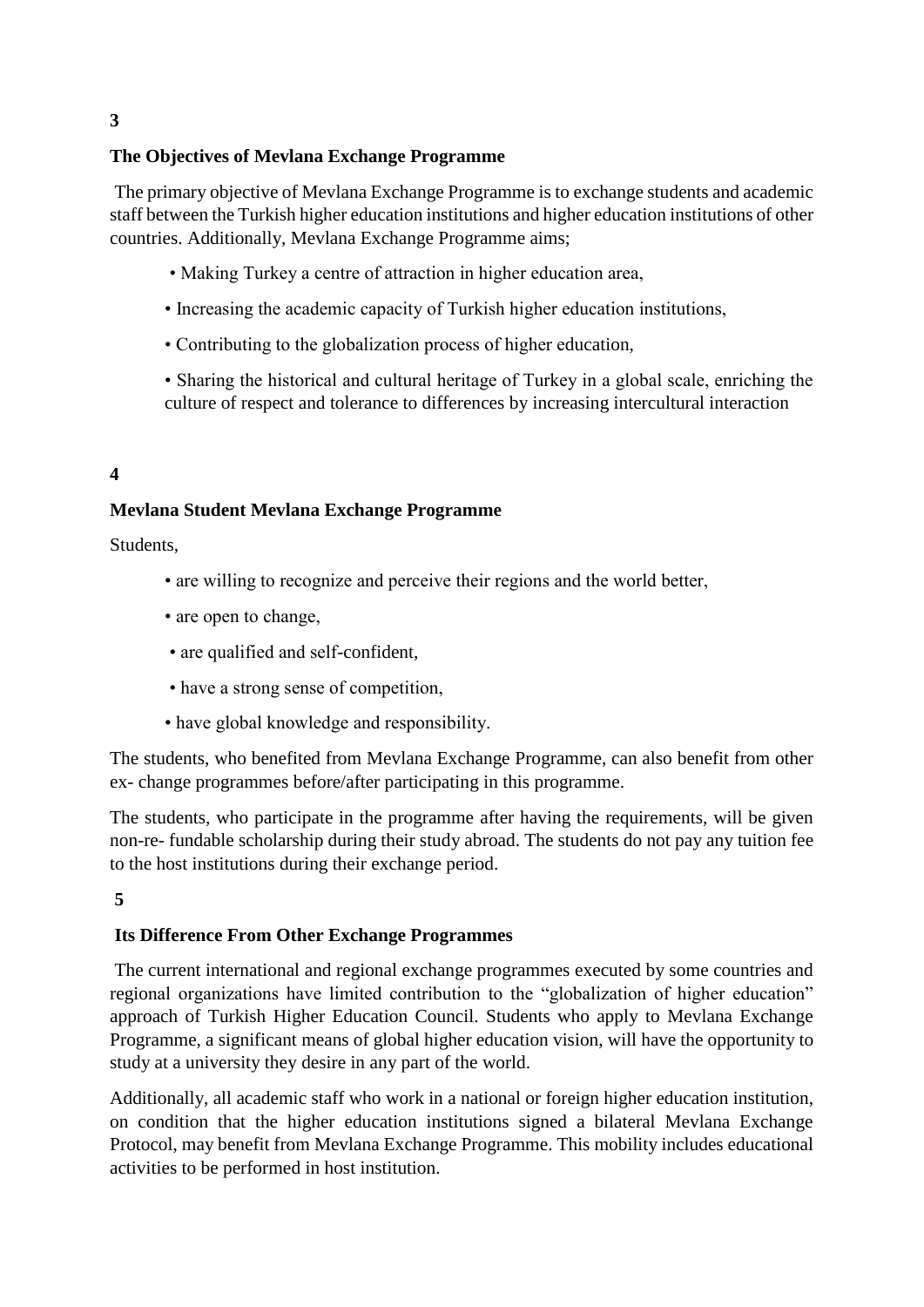### **The Benefits of Mevlana Exchange Programme to Students and Academic Staff**

Mevlana students who have the opportunity to study abroad will be able to express themselves on the international level and will have both analytic and comparative point of view. The students who will study abroad thanks to this programme will have the chance to recognize cultures of their host countries in addition to the academic experience they will gain. These students, who make new friends and improve their foreign language proficiency, will have great advantage for achieving their career goals thanks to their international experience at their studies.

Academic staff, who will benefit from Mevlana Exchange Programme, will have the opportunity to do researches with new academic perspectives in addition to lecturing abroad. They can continue their cooperation by the mutual interaction via various conferences, projects and seminars after returning their home institutions.

### **7**

### **Who can benefit from Mevlana Exchange Programme?**

The students registered in formal education programmes in Associate Degree, B.A, M.A and PhD level at higher education institutions in Turkey (on condition that the higher education institutions signed a bilateral Mevlana Exchange Protocol) may benefit from Mevlana Exchange Programme.

Additionally, all academic staff who work in a national or foreign higher education institution, on condition that the higher education institutions signed a bilateral Mevlana Exchange Protocol, may benefit from Mevlana Exchange Programme. In the scope of mobility, academic activities of academic staff cannot be less than total six hours weekly.

In hourly calculation of the activities performed by academic staff, courses are considered. If course hours do not complete six hours, academic activities like seminars, panels or conferences are evaluated in this context. Academic staff mobility plans which do not contain lectures shall not be considered within Mevlana Exchange Programme and accepted for the Exchange.

#### **6**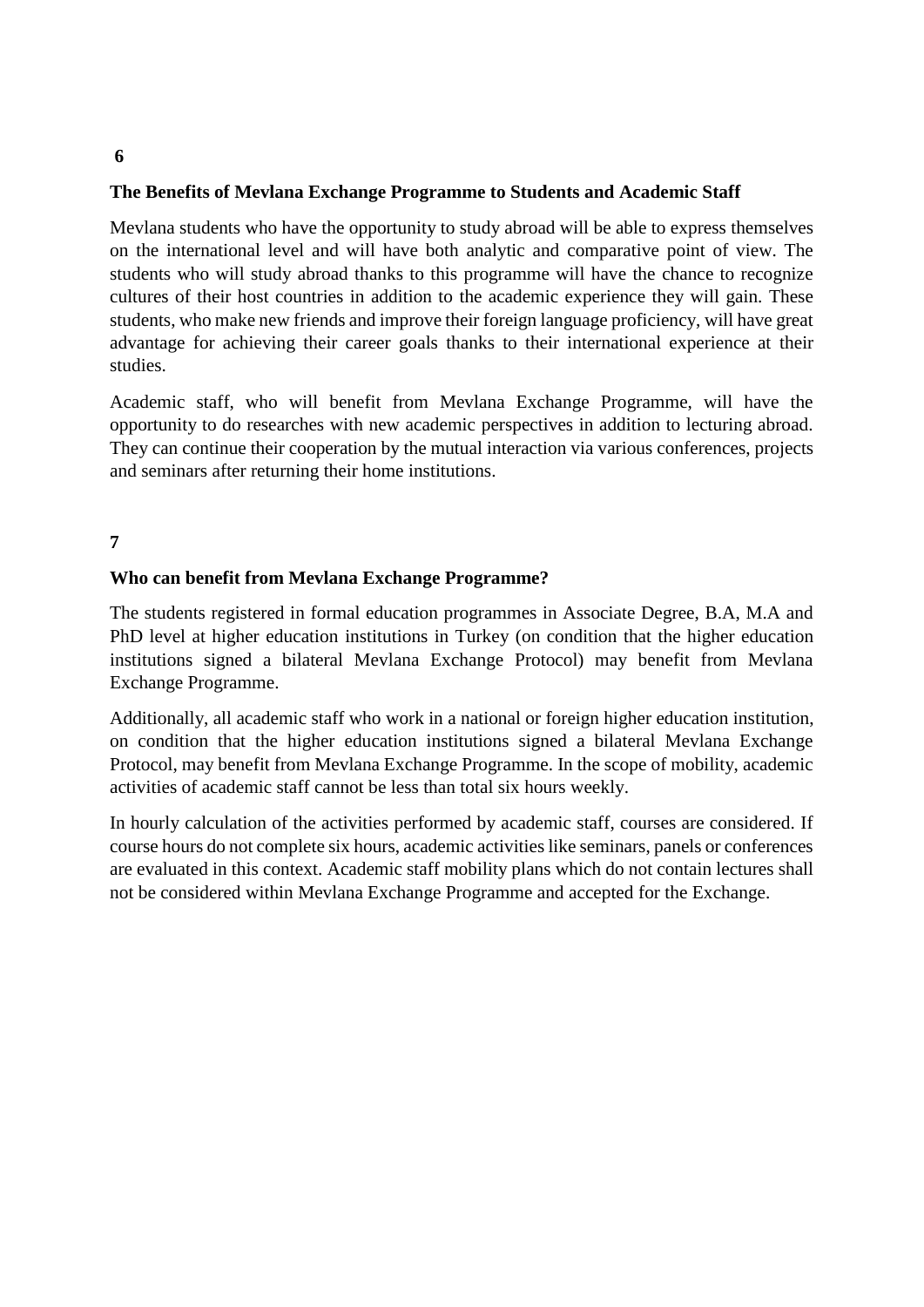# **Application Requirements of Mevlana Exchange Programme**

The requirements for being a Mevlana Exchange Programme Student are;

• To be studying at associate degree, bachelor degree, master degree or PhD degree of higher education programmes,

• Grade point average (GPA) of associate degree and undergraduate students must be at least 2,5 on a four point scale,

• Grade point average (GPA) of graduate students (MA, PhD) must be at least 3.00 on a four point scale,

• 50% language score + 50% GPA

• The students studying in their first year at associate or bachelor degree and the students of preparation classes and scientific preparation programmes of graduate degrees cannot participate in this programme at their first semester.

## **9**

### **Other Main Aspects for Execution of the Programme**

How should a student, who has the requirements, apply to the Mevlana Exchange Programme? The students may apply to the Mevlana Exchange Programme unit of his/her university after filling the required forms in https://mevlana.yok.gov.tr properly.

All academic staff, working in higher education institutions with Mevlana Exchange Protocol, may also apply to Mevlana Exchange Programme coordination offices of their institutions. How many times and how long can we participate in Mevlana Exchange Programme? Students may study abroad for one (minimum) or two (maximum) semesters. Semester periods may be different considering the education systems but the total exchange period cannot exceed one academic year.

Academic staffs also may participate in Mevlana Exchange Programme. Academic staff may lecture abroad from one week (minimum) to three months (maximum).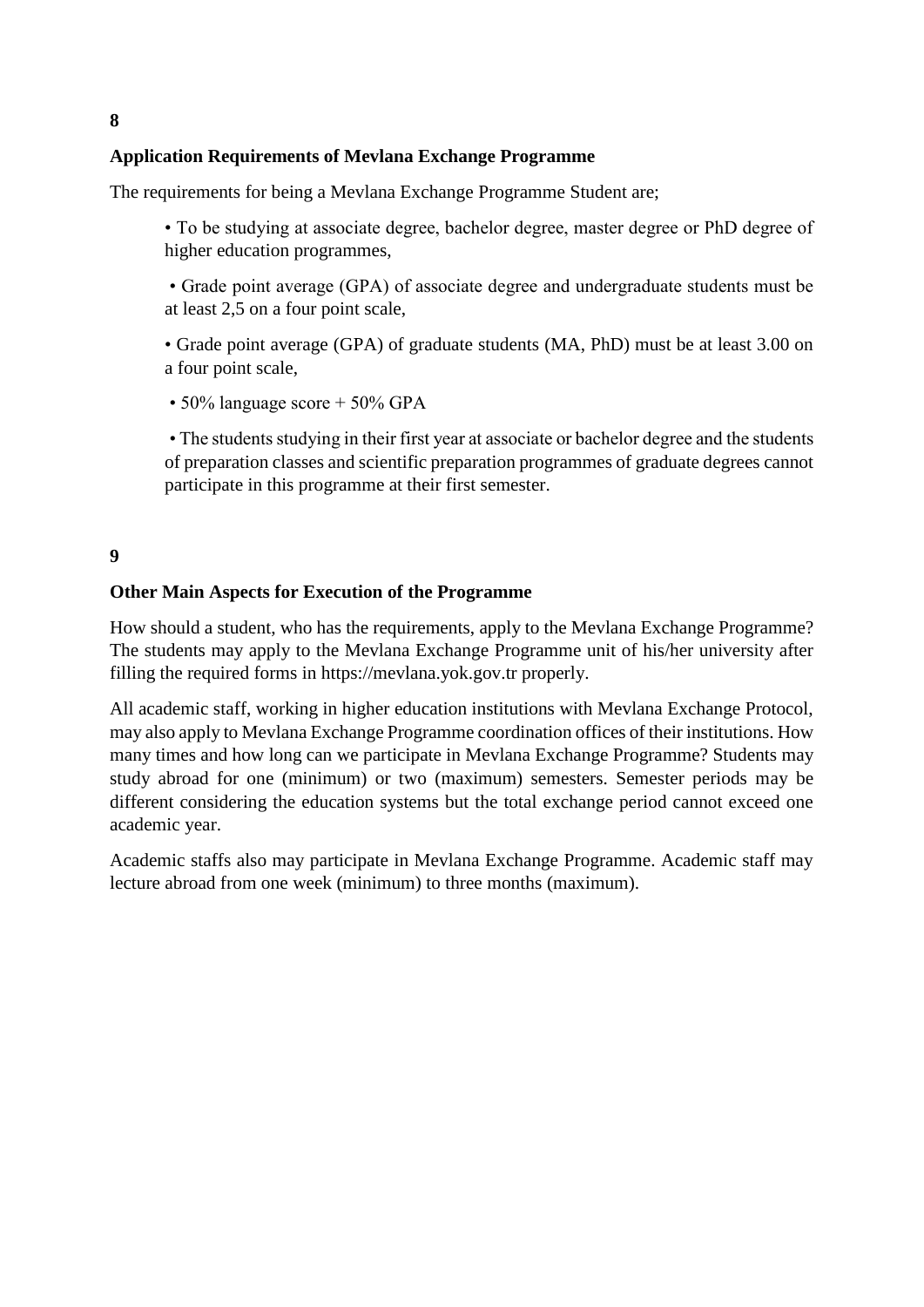# **Other Main Aspects for Execution of the Programme**

Do students have to pay any tuition fee when they participate in Mevlana Exchange Programme? Students do not pay any tuition fees to the host institution during the programme, but they continue to pay the obligatory tuition fees to their home institutions. They do not pay any extra fee to the host institution within the scope of the exchange programme. Do the students who participate in the programme repeat the courses/semesters taken at the host institution? As the course(s) to be taken in the host institution are officially agreed to be counted in advance within the Learning Protocol, the students do not repeat any courses/semesters when they return.

## **11**

# **Scholarships During the Mevlana Exchange Programme**

Terms and conditions for students:

Mevlana Exchange Programme students continue to take their other scholarships and grants in their home countries and they have to do registration in their home institutions. They pay tuition fee to their home institution if they are supposed to and they do not pay any other tuition fee to the host institution.

He scholarship amount to be paid to the Mevlana Exchange students differs according to the life standards of the country of the host institution. Within the context of Mevlana Exchange Programme, the programme students can be paid up to three times of the amount that is monthly paid to bachelor degree students according to the Law no.5102 on Granting Scholarship and Loan to the Higher Education Students and in the ratios determined by Council of Higher Education Executive Board.

## **12**

## **Scholarships During the Mevlana Exchange Programme**

Incoming students from other countries to Turkish higher education institutions are granted according to the ratios determined by Council of Higher Education Executive Board.

In terms of the scholarships that will be paid to the students, 70% of the scholarship amount is paid monthly. For the student's remaining grant payment, the ratio of total credits of the succeeded courses to the courses that the student is obliged to take as obligatory courses will be considered. In the event that the resources allocated for the higher education institution to exchange of Mevlana Exchange Programme student is insufficient, students may utilize their own personal means or special scholarships may be granted provided that it is in accordance with other terms of the programme. Terms and conditions for academic staff:

Within the scope of Mevlana Exchange Programme, travel allowance stated in the Travel Expense Law no.6245 may be paid to incoming and outgoing academic staff while travel allowance and additional course fees may be paid as stated in Travel Expense Law no.6245 and article 10 of the Law no.2547. CHE Executive Board is authorized to determine additional course fees due to the countries and titles.

**10**